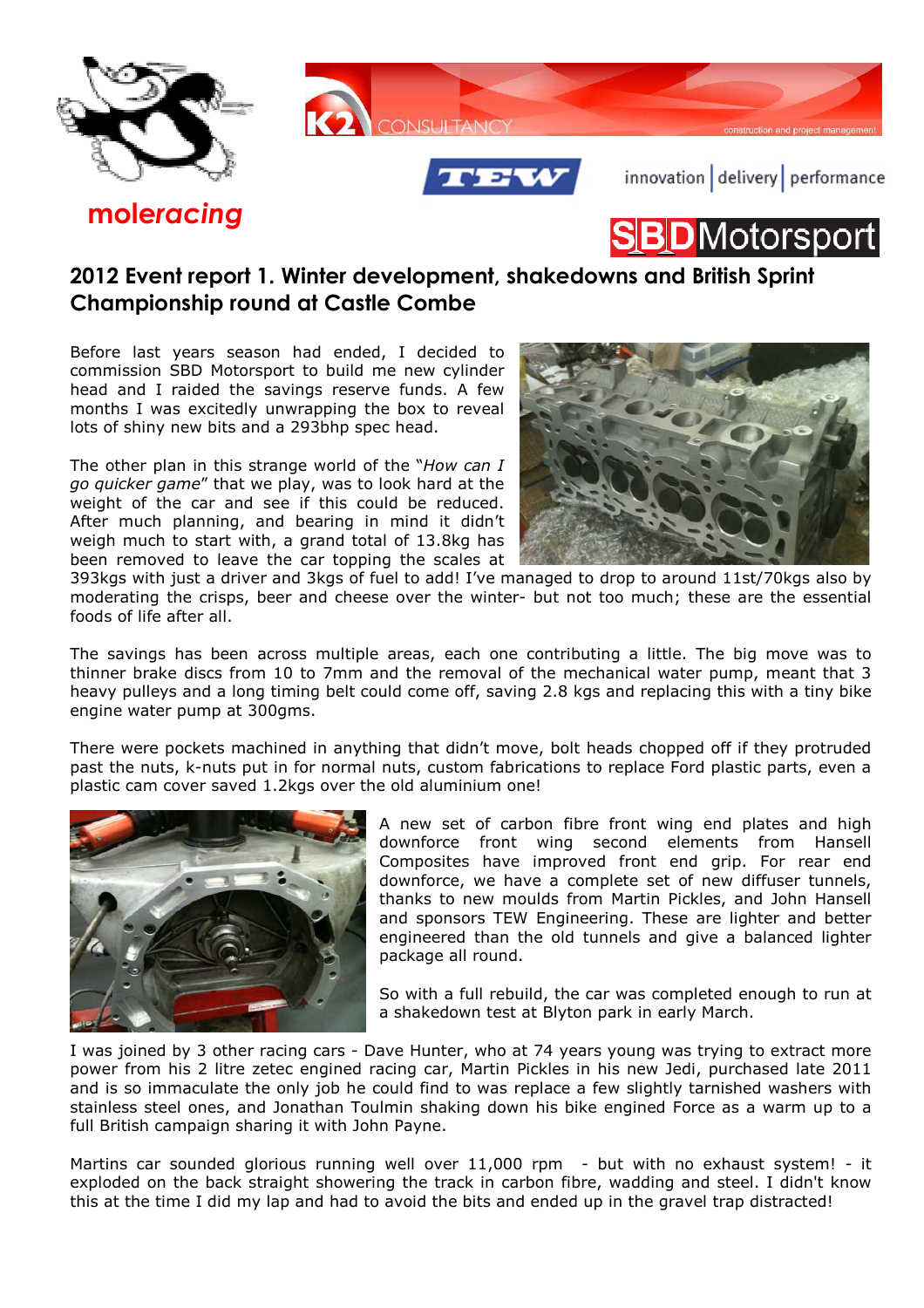Dave had a few spins but enjoyed himself. Unfortunately Jonathan put a conrod though the block and fully lunched the Hyabusa engine - not a good start to the season, but he has a spare racing car to play with so don't feel too sorry for him!

The first actual event was a full 100 entry meeting at Mallory Park. I was pleased to set a time almost 4 seconds quicker than last year and also break the outright course record to take FTD (Fastest Time of Day in speed event parlance!). Some worrying clutch noises had started though……..

The next stage of the preparation was part of Martins Stag day - which I organised in my capacity as best



man (and photographer!) I'd arranged for us two and Mike Musson to spend 3 hours at the Cranfield GPR simulator for driver coaching, running Castle Combe in the virtual world. The simulator has full

*Photo by Scott Boulter at Mallory* 

sustained G cueing with inflatable bladders all around the carbon cockpit simulating the G forces from the sides, the braking, the bumps and everywhere including gearchanges. Full surround screen projection and sound and it is possible to dial in 6 levels of car from formula BMW to F1. Apart from me getting very motion sick, it was a valuable learning experience and something we shall repeat.



For Mike, all the winters preparation on his new 720bhp/550kg Pilbeam was lost on this first round of the British Championship at Castle Combe the following weekend, as on his way to the circuit his trailer collapsed and it took about 7 hours to get home! The rest of the full contenders made it – including Colin Calder and daughter Heather in a new car for '12, making the 4 day round trip from

Thurso – a few miles south of John O Groats! They had never driven the car or the circuit so it was a real baptism of fire for both of them.

The day dawned cold and misty but this soon burnt away to reveal a hot beautiful spring day at this excellent circuit. Practice was run over 2.75 laps – 5 miles, and a time of 3.5 mins surprisingly left me  $1^{st}$  in class of 9, but wasn't to last!

There were 6 SBD cars all together in the paddock after some cunning rearranging of the numbers over night! Bill Gouldthorpe – also 74 had a great first outing in his brand new car to qualify 12<sup>th</sup>. Steve Broughton and Mark Smith in the SBD works car had a really tight battle with Mark, piping Steve by a few hundredths for  $3<sup>rd</sup>$  and  $4<sup>th</sup>$  overall. Here Matt and Craig from SBD are fine tuning the handling of the Westfield.

I decided to save the brand new tyres for the  $2<sup>nd</sup>$  timed run



and hopefully the run off if I made the top 12. 123.48secs was a new PB and 9<sup>th</sup> overall, not bad considering there were 8 V8's, 9 2 litre cars and a similar number of bike engined machines all competing for the top 12.

So, brand new tyres courtesy of K2 Consultancy were fitted and it was time to scare myself further and apply the lessons learnt on the simulator! It may well be the 8 months of not driving, but I confess that the speed of entry into the corners was frightening and I was constantly braking too early – self preservation instinct kicking in that I must temper as the season develops!